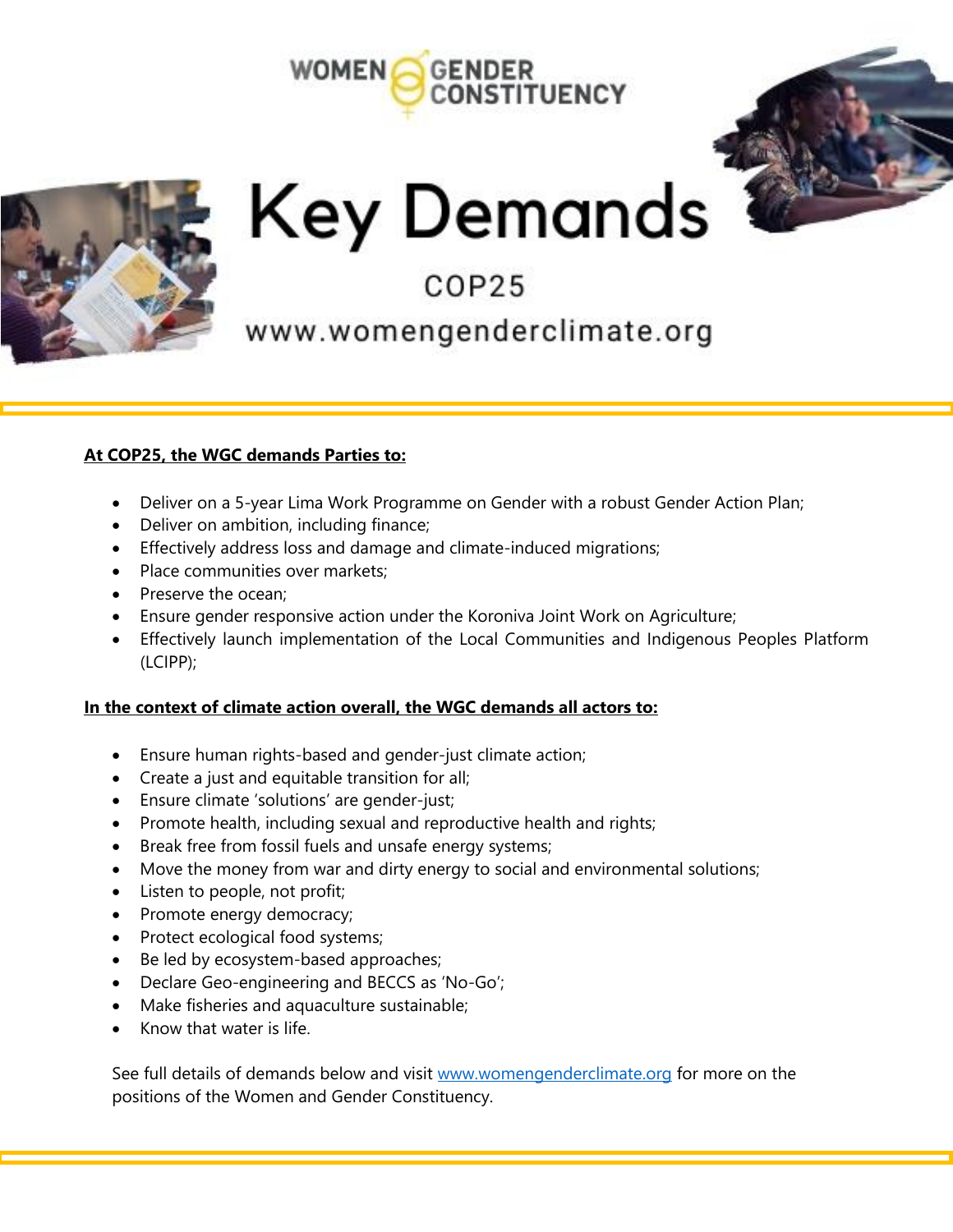# **Deliver on a 5-year Lima Work Programme on Gender and a robust Gender Action Plan**

The Women and Gender Constituency views a comprehensive, targeted and resourced gender action plan (GAP) and a renewed and long-term Lima Work Programme (LWP) critical to urgently advance genderresponsive and human rights-based climate policy and action. The WGC maintains that the LWP and its GAP must be a means to support the overall goal of an urgent transition from a deeply unjust fossil-fuel based economy to a sustainable, just and equitable model of development that ensures women's rights and gender equality. In reviewing the activities that Parties and observers have undertaken in implementing the two-year GAP, the WGC outlines key areas that should be renewed at COP25, new activities that require enhanced action and attention. See [www.womengenderclimate.org](http://www.womengenderclimate.org/) for full WGC submission on the GAP.

# **Deliver on ambition, including finance**

Enhanced ambition must urgently address the current gap in pledges and the dire predictions of the latest IPCC report as to where the world is headed. COP25 it the last chance for Parties for ratcheting up their ambition reflective of the promises to aim towards keeping warming under 1.5 degrees to prove the effectiveness of the Talanoa process held last year and the Climate Action Summit that took place in September.

# **Effectively address loss and damage and climate-induced migrations**

The world cannot expect poor people and poor countries to pay insurance premiums for a problem they did not create. Action to address loss and damage from climate change is an independent pillar of the Paris Agreement (Article 8). Roughly a quarter of NDCs include loss and damage, and 44% of small island developing states (SIDS) refer to loss and damage in their NDCs. COP25 must accelerate and enhance the work on loss and damage, taking into account the needs of the most affected, including climate migrants. L&D finance needs to be scaled up according to common but differentiated responsibilities, historical responsibilities and respective capabilities and be channeled to the communities most affected, including women. This includes via innovative sources of finance to build a fund to specifically address loss and damage (e.g.: fossil fuel extraction levy, bunkers levy, financial transaction tax, aviation levy) that can generate significant finance independent of government budgets. Disaster risk insurance has a role to play in loss and damage and can offer benefits for dealing with extreme events, but it is limited due to the prevailing system in which SIDS, LDCs and other climate frontline states will have to pay the premiums. Insurance is also of limited value when it comes to slow onset impacts, and when disasters become so frequent that they are uninsurable.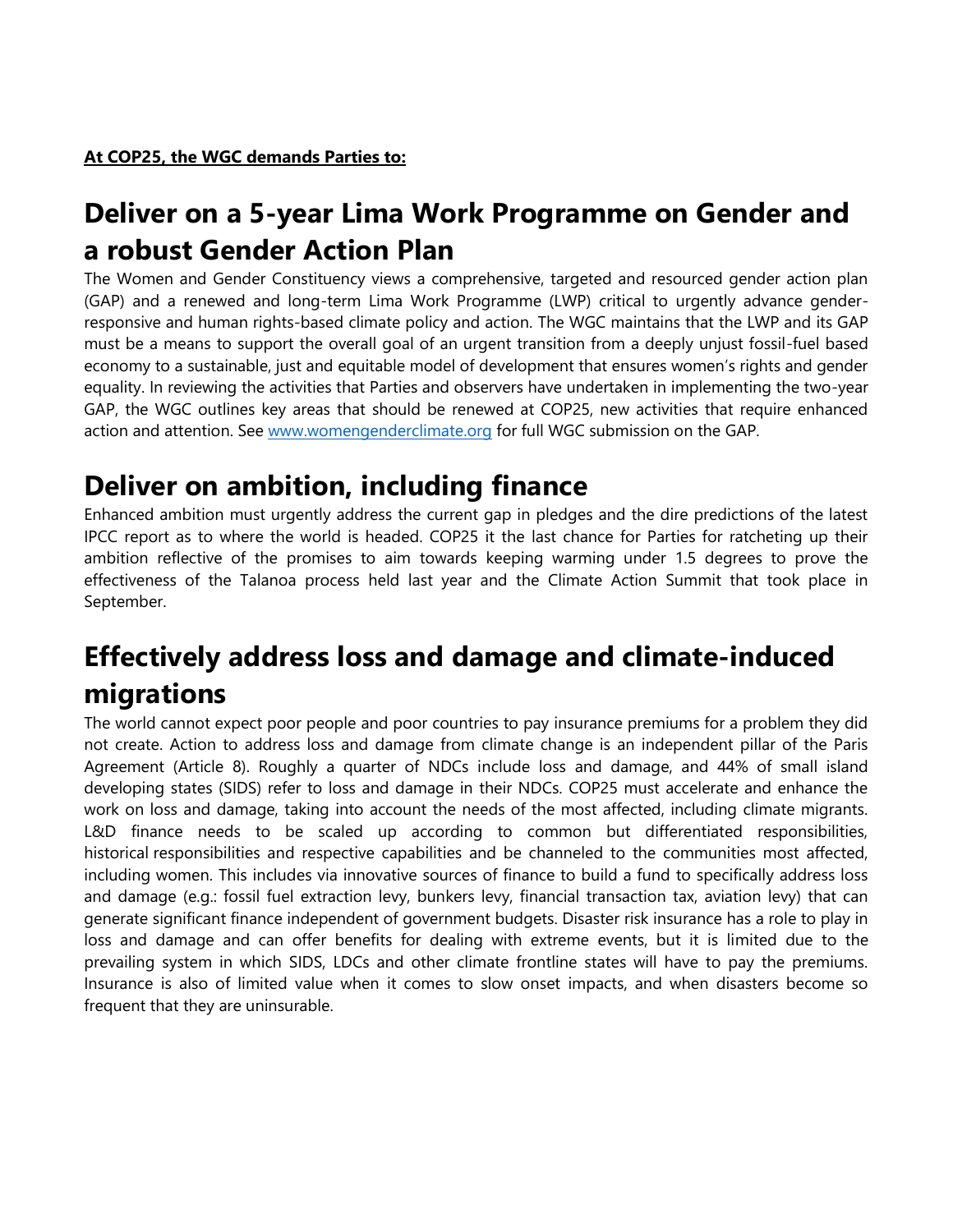## **Place communities over markets**

Previous market-based mechanisms developed under the UNFCCC have failed to reduce GHG emissions and have often caused human, indigenous and women and girls' human rights violations as well as other environmental harms. The Sustainable Development Mechanism (SDM) under Article 6 must adopt a transformative approach that moves away from the offsetting logic and be designed in a way that truly ensures GHG reduction, which enables public participation from the planning phase and empowers disadvantaged groups. Moreover, it must include binding obligations to respect human rights, gender equality, the rights of indigenous peoples, local community-led strategies, and environmental integrity and establish a grievance mechanism.

#### **Preserve the ocean**

Develop effective adaptation and mitigation measures to address sea level rise, ocean warming, ocean acidification and address harmful impacts of climate change and environmental pollution on oceans and coastal ecosystems such as river deltas, estuaries, sand dunes, mangroves and coral reefs, which are in grave danger. This includes action to prevent and significantly reduce marine pollution of all kinds, in particular from land-based activities, including marine debris, nutrient pollution, wastewater, solid waste discharges, plastics and microplastics into waterways and the oceans.

# **Ensure gender responsive action under the Koroniva Joint Work on Agriculture**

Taking into consideration the vulnerability of agriculture to climate change and approaches to address food security, methods and approaches for assessing adaptation, adaptation co-benefits and resilience, we call upon for a gender responsive, ecosystem based, community driven, participatory and fully transparent approach to climate change adaptation and resilience. Corporatization of agriculture should be stopped and the promotion of large scale industrial agriculture at the expense of women farmers, pastoralists and indigenous people. Agroecology has to be considered as it delivers multiple co-benefits (retaining biodiversity, limiting the utilization of chemical fertilizers to enable food sovereignty and social justice) and is practiced in family farming. We highlight the improper use of heavy agrochemicals by industrial agriculture that leads to unsustainable soil and water management and are to the detriment of small scale farmers, that should be prohibited. The Koroniva Joint Work on Agriculture should acknowledge that large-scale ecosystem restoration is an essential element of effective 1.5C pathways and to build resilience for everyone.

# **Effectively launch implementation of the Local Communities and Indigenous Peoples Platform (LCIPP)**

After concluding the operationalization of a robust and rights-based platform for indigenous peoples and local communities implementation must start immediately to effectively protect, respect and fulfill the rights of Indigenous Peoples and Local Communities and guarantee their free, prior, and informed consent (FPIC), meaningful participation, demand and receive accountability in every intervention, document, and policy, in their territories and lands as outlined in the United Nations Declaration on the Rights of Indigenous Peoples (UNDRIP). The platform must adopt a working program that allows to incorporate the traditional knowledge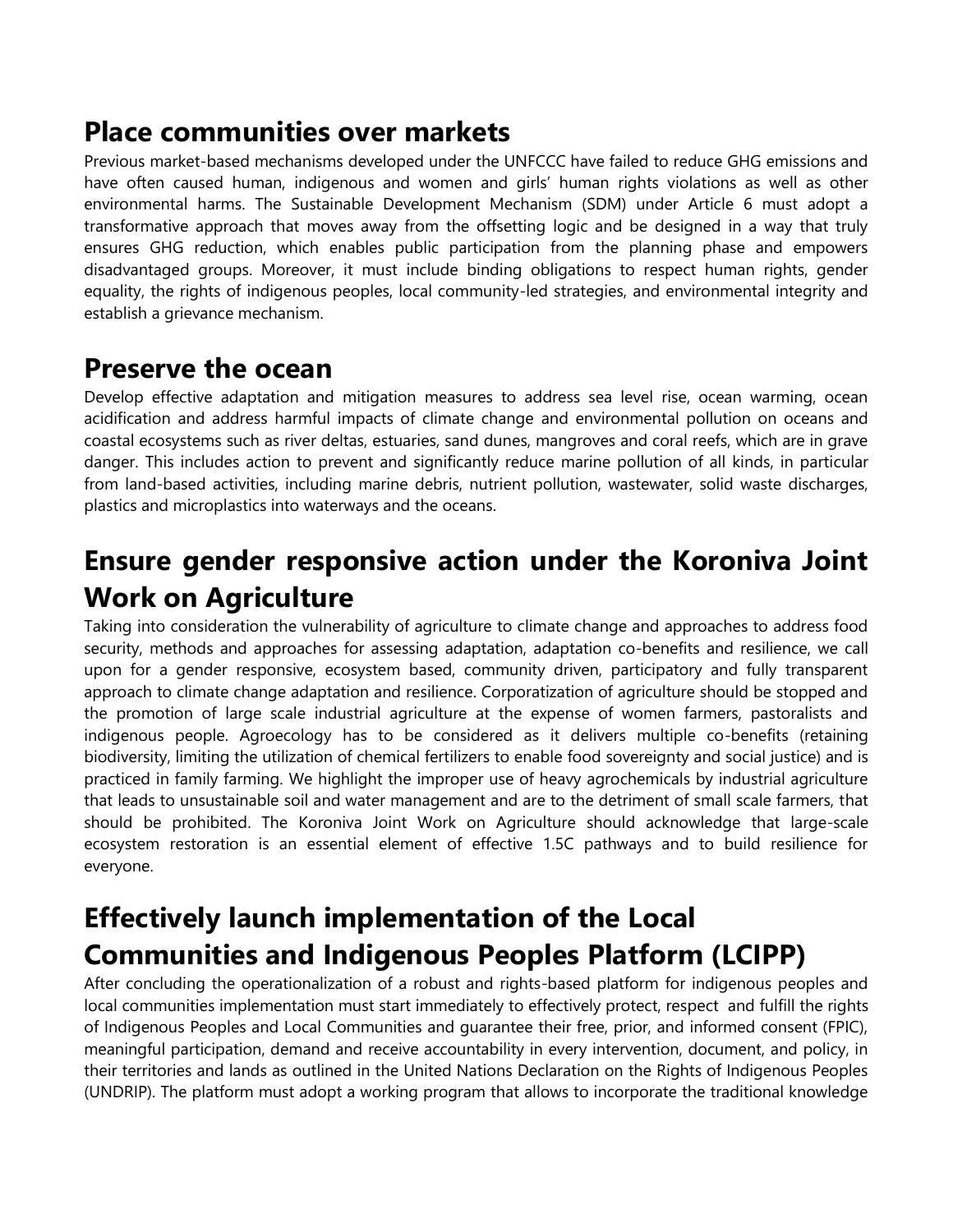of indigenous peoples and urban poor, rural and remote communities in all responses, taking into account their human rights, gendered needs and responsibilities, and ensuring a fair and just share of conservation benefits.

#### **In the context of climate action overall, the WGC demands all actors to:**

## **Ensure human rights-based and gender-just climate action**

The Paris Agreement implementation guidelines request countries to ensure gender responsive and participatory NDC processes. This has partially operationalized the rights-based approach mandated in the Paris Agreement Preamble in regard to climate action. While updating their National Determined Contributions (NDCs), states have to ensure that gender experts, including women and gender-related groups and national gender machineries, are being included as well as effectively engaged in that process. Moreover, it means to consider gender equality as a cross-cutting element of the NDC planning process, for example, by collecting sex and gender disaggregated data in relation to specific sectors in order to inform its NDC priority actions. The enhanced Transparency Framework's common reporting tables must provide guidance to report on gender responsive adaptation, as well as information on finance, technology and capacity-building (FTC) provided and mobilized, as well as, needed and received.

#### **Create a just and equitable transition for all**

Transition to a regenerative energy economy based on 100% safe and renewable sources by 2035, and decentralize and democratize ownership of this new energy economy. Develop a just transition plan that protects people whose livelihoods are affected by the economic shift, including coal communities and gas and oil workers, as well as create educational programs for the transition of these workers into new, renewable energy job opportunities. A Feminist Fossil Fuel Free Future requires a just transition that implies a shift from jobs in carbon polluting industries to green and decent jobs in sustainable, clean and renewable industries. Yet, to be fair and equitable, this transition must also challenge the gendered-division of labour, which places women in often low waged, insecure and informal subsistence and service industries. This just and equitable transition should re-interrogate the very notion of labour so that unpaid care and domestic work, mostly assumed by women, is valued, recognized, reduced and redistributed. Increasing non-work time, growth of community, expansion of the commons and enhanced democratic engagement should all be objectives of this just and equitable transition. We need energy and resource democracy, where local people, particularly women, are allowed to make decisions over the use of local resources and the best way to fulfil their needs. Empowering girls with skills and opportunities to take a leading role in the just transition can ensure no one is left behind.

## **Ensure climate 'solutions' are gender-just**

Climate 'solutions' must strive to be gender-just and intersectional and should promote the following: a) ensure equal access to benefits/equal benefits to women and girls in all areas of the energy value chain; b) are designed to alleviate rather than add to women and girls paid and unpaid workload; c) empower women and girls via enhanced accessibility to basic services, livelihood security, food sovereignty, health including sexual and reproductive health and rights, ending all forms of violence against women and girls; d) enhance safety and human security including for women and girl human rights defenders and women and girl climate and environmental defenders especially in conflict areas; e) ensure involvement of women and men from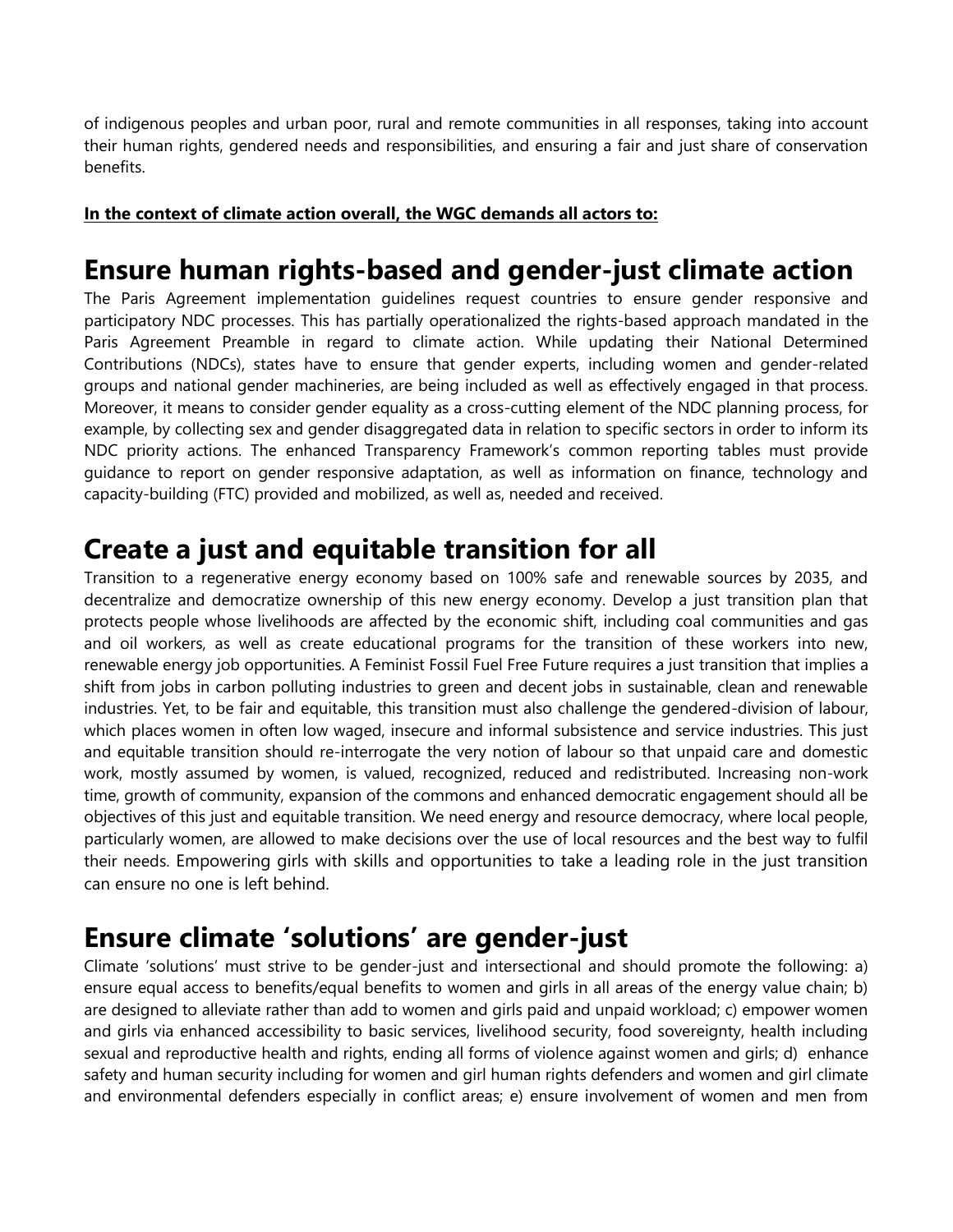local communities, groups and cooperatives in all levels of decision-making; and f) enhance and promote human rights of women and girls human rights. We equally demand that all women, the elderly, those living with disabilities and girls have free, unregulated access to, use and control of, decision making regarding productive resources and secure land tenure rights, which is critical to their livelihoods, food security and survival in a changing climate pattern. Gender-responsive, ecosystem-based, community-driven and holistic approaches to climate change mitigation and resilience are essential for all women's livelihoods and for the planet. Governments should provide appropriate forms of legal, policy and financial support for such approaches.

Elderly women, women living with disabilities, indigenous and local community women and girls as well as gender non-conforming persons, in particular, are often excluded from participation in policy making, decision-making and political processes due to entrenched gender norms and stereotypes dictating behaviour, mobility and receptivity of such actors to girls' participation. Gender related discriminatory norms are exacerbated by other gender-related realities of girls' lives such as time spent in unpaid domestic labour and care work, and discriminatory laws and policies, including women's political participation and participation in public life more generally, requirements related to male guardianship that affect mobility, and often the lack of a distinct legal identity as a rights holder in the state. Notably, the lack of the ability of girls and young women to control their reproductive health and choices also serve as significant barriers to their rights, including participatory rights.

# **Promote health, including sexual and reproductive health and rights**

In fulfilling the right to health articulated in the Paris Agreement, gender norms, roles and relations should be considered as essential markers in determining the climate change risks and vulnerability indices, because these differences reflect a combined effect of physiological, behavioral and socially constructed influences including on women's health. All policies, strategies, and plans that focus on issues of climate change, gender, and health need to be integrated and coherent with, but not limited to, the Sustainable Development Goals. We urge parties to provide universal access to health services for women and girls, including sexual and reproductive health and rights (SRHR), as well as safeguards to end child/early/forced marriage, exacerbated by climate emergency, into the UNFCCC framework for national climate change strategies, NDCs, adaptation plans, programs and budgeting. When women, girls and LGBTQIA persons experience bodily autonomy and lead lives free from marginalization, stigma, violence and coercion including sexual and gender based violence, dropping out of school and child/early/forced marriage - and have the ability to decide if, when and how often they have children, as well as have access to SRHR information and services, they and their families become empowered and more resilient to the impacts of climate change.

## **Break free from fossil fuels and unsafe energy systems**

Developed countries must commit to immediately halt all new investments in fossil fuels and nuclear energy, with a clear and urgent phase out/ shift from a fossil fuel based economy to an economy based on energy democracy, efficiency and genuine sustainable and gender-responsive use of renewable energies, alongside phase out strategies and plans from developing countries based on their developmental needs. This must include national commitments to halt development of any new coal mines and close old ones as quickly as possible, as the single biggest source of carbon dioxide emissions from human activity.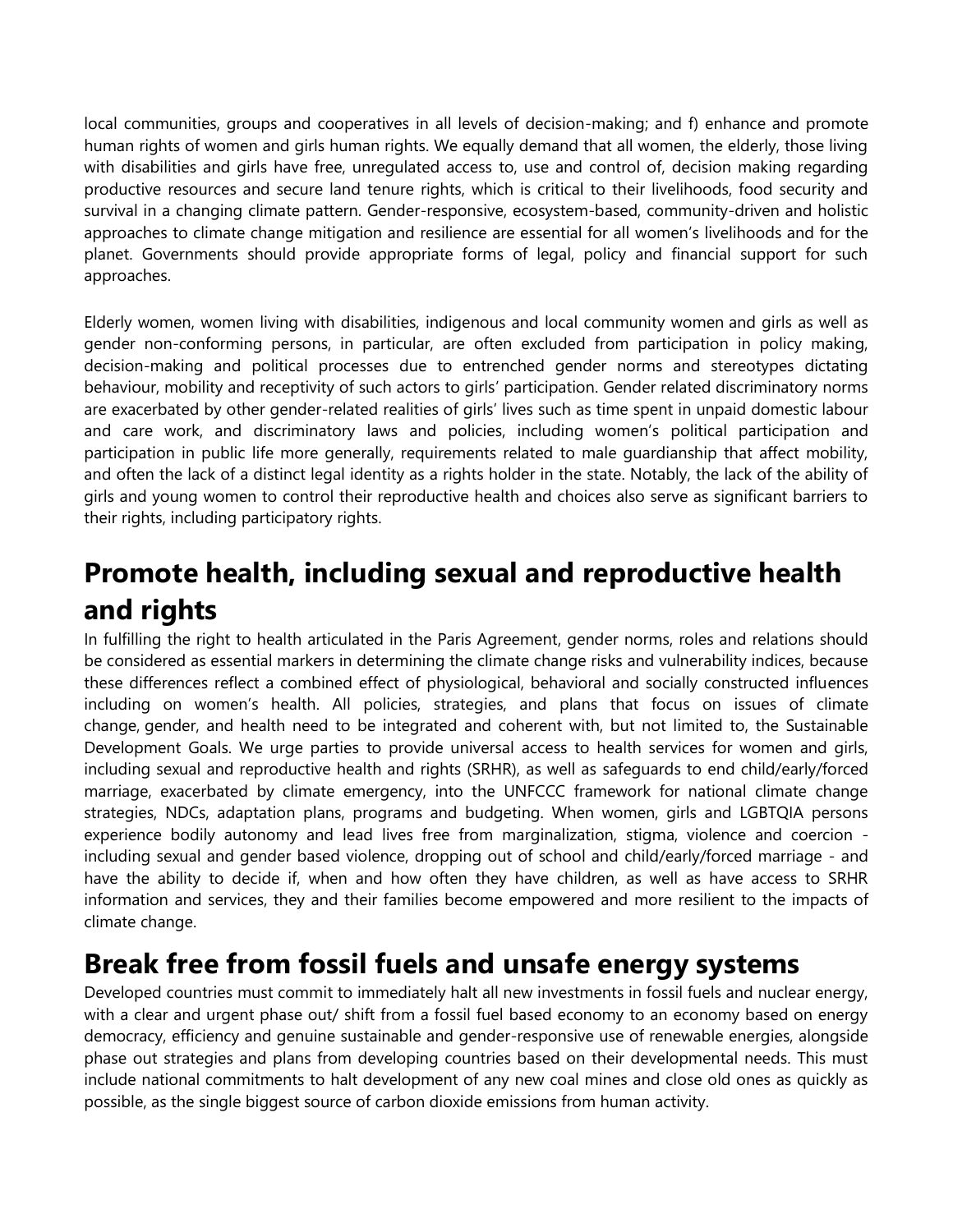# **Move the money from war and dirty energy to social and environmental solutions**

While Parties have committed just over 10 billion USD to the Green Climate Fund, in 2015 alone, global military spending was calculated at \$1.6 trillion (SIPRI). To meet climate finance gaps and fully implement the Paris Agreement and SDGs, countries should reallocate funds away from militarization and dirty energy, including the urgent end of fossil fuel subsidies in a way that does not harm those already facing poverty and inequality, to invest in gender equality, environment, social, economic and climate justice policies and programs.

## **Listen to people, not profit**

UN processes and agencies must maintain both a coherent understanding and enforcement of the concepts of duty bearers and rights holders. There is a trend in multilateral processes to concentrate efforts towards private sector 'solutions' and public-private partnerships, through attendance and presence within UN negotiations that are responsible for addressing and regulating, inter alia, global problems created by private interests. States, as representatives of the people and especially the youth of the world, are the primary duty bearers and have a duty to regulate corporations and other actors that cause human rights violations, deplete our natural resources or contribute to climate change. In the climate arena, various corporations have irreconcilable contradicting interests: the UNFCCC aims to stabilize GHG concentrations, whereas fossil fuel companies have strong interests in retaining fossil fuel infrastructure in which they have invested and yield large profits. The UNFCCC requires robust policy and procedures to deal with conflict of interest.

## **Promote energy democracy**

Climate actions must also promote gender responsive energy democracy and move us away from top-down, market-based approaches for energy production, distribution and control over natural resources. Communities, including women, should have control over their own energy systems as well as over other natural resources. End-of-pipe technologies such as carbon capture and storage, nuclear energy, biofuels and other unsafe energy proposals should be rejected as they still pose high risks and uncertainties over biodiversity, food security and livelihoods.

# **Protect ecological food systems**

Promote a shift away from industrial food systems and agribusiness, including industrial livestock farming, to promote localized and indigenous crop-based food systems and agroecology. Traditional crops, seed sharing and heritage variety help deliver resilience to climate change and food sovereignty for smallholders and women. At the same time, such practices would allow for multiple benefits, including increased agricultural diversity promoting ecological diversity with indigenous varieties, healthy diets, increased household incomes and improved resilience of communities. We equally demand women's access to productive resources and secure tenure rights to land, including within communities, which is critical to their livelihoods, food security and survival in a changing climate pattern.